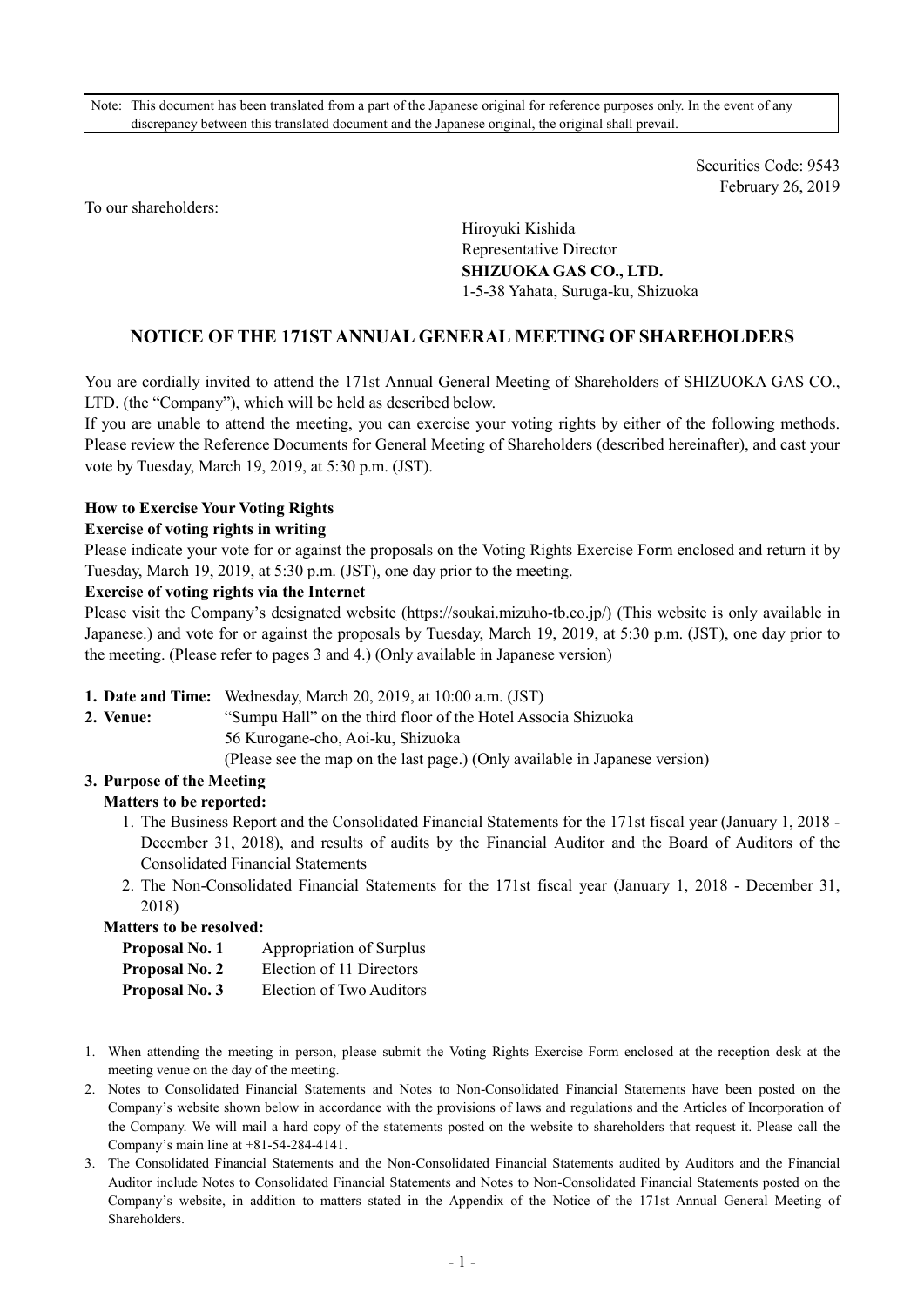4. Any revisions to the Reference Documents for General Meeting of Shareholders, the Business Report, the Consolidated Financial Statements, or the Non-Consolidated Financial Statements will be posted on the Company's website below. Company website URL: https://www.shizuokagas.co.jp/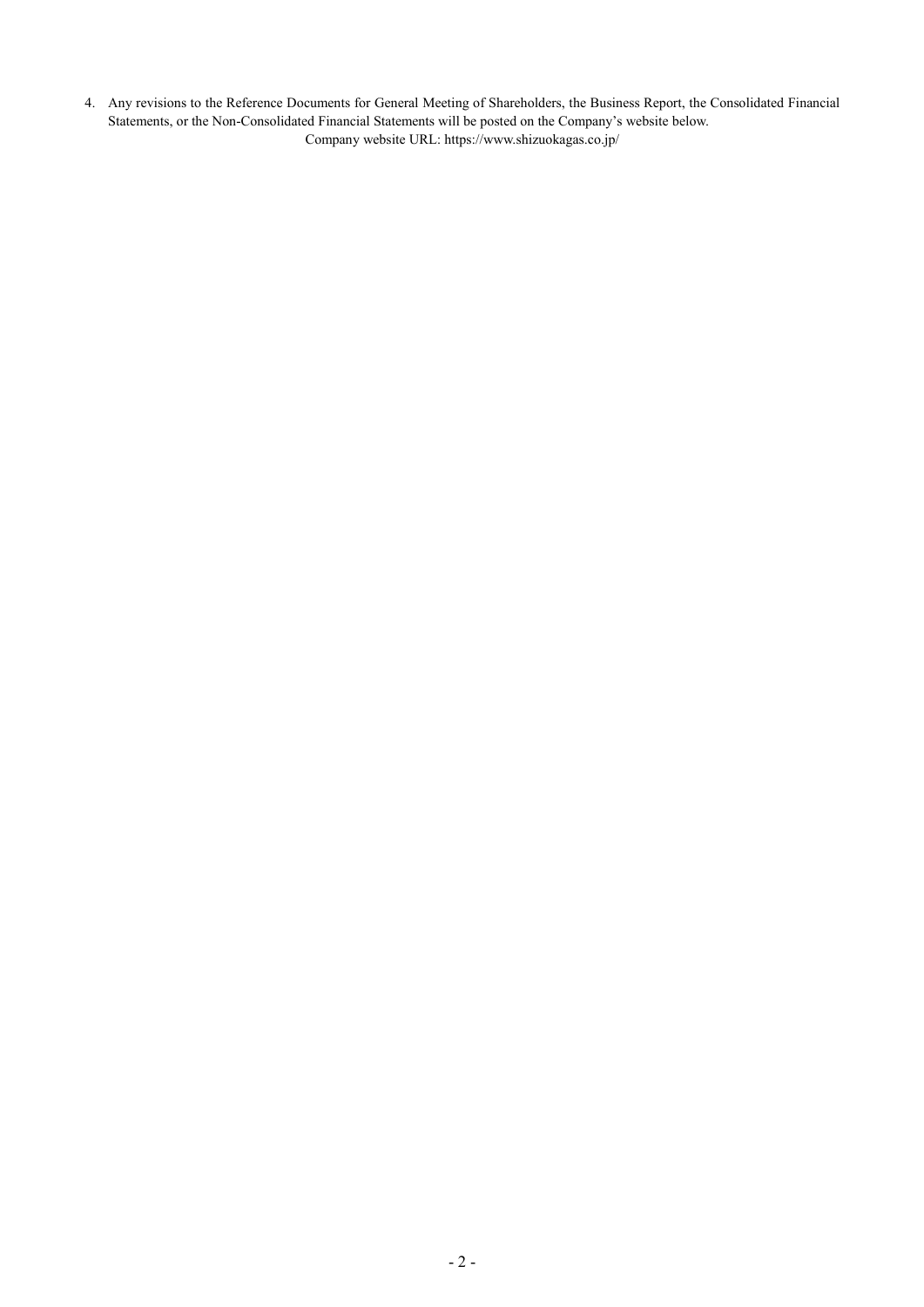## **Reference Documents for General Meeting of Shareholders**

### **Proposals and references**

**Proposal No. 1 Appropriation of Surplus** 

The Company proposes the appropriation of surplus as follows:

1. Year-end dividends

The Company proposes the payment of a year-end dividend as follows in accordance with its basic policy of continuously paying stable dividends while considering the financial condition and business results comprehensively.

- (1) Allotment of dividend property to shareholders and their aggregate amount ¥7.5 per common share of the Company Total payment: ¥553,828,898
- (2) Effective date of dividends of surplus March 22, 2019

## 2. Other appropriation of surplus

The Company proposes other appropriation of surplus as follows in order to strengthen the financial standing toward the sound promotion of management while considering the future business environment.

- (1) Item of surplus to be increased and amount of increase General reserve: ¥1,800,000,000
- (2) Item of surplus to be decreased and amount of decrease Retained earnings brought forward: ¥1,800,000,000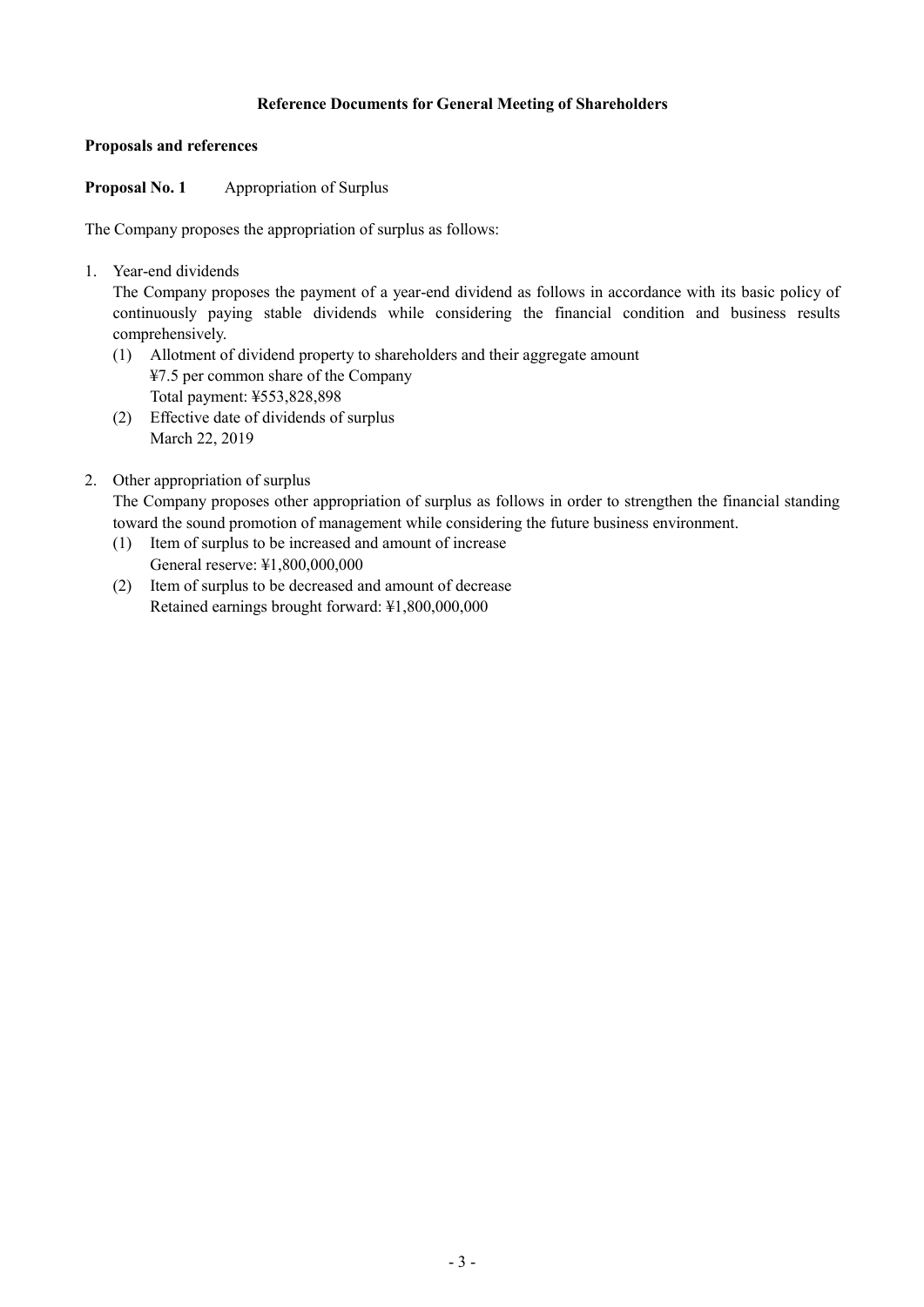## **Proposal No. 2** Election of 11 Directors

At the conclusion of this meeting, the terms of office of all 11 Directors will expire. Therefore, the Company proposes the election of 11 Directors.

The candidates for Director are as follows:

| Candidate<br>No. | Name                |                                                                        | Current position and responsibilities in the Company                                                                                     | Candidate<br>attribute                 |
|------------------|---------------------|------------------------------------------------------------------------|------------------------------------------------------------------------------------------------------------------------------------------|----------------------------------------|
| $\mathbf{1}$     | Hiroshi Tonoya      | Representative<br>Director and<br>Chairman                             |                                                                                                                                          | Reelection                             |
| $\overline{c}$   | Hiroyuki Kishida    | Representative<br>Director and<br>President                            |                                                                                                                                          | Reelection                             |
| 3                | Masakazu Endo       | Representative<br>Director and<br>Deputy Chief<br>Operating<br>Officer | Senior General Manager of Lifestyle Creation<br><b>Business Division and Senior General</b><br>Manager of Multi-Energy Business Division | Reelection                             |
| $\overline{4}$   | Shigeru Katsumata   | Director<br>Senior<br>Operating<br>Officer                             | Senior General Manager of LNG Terminal<br>Business Department and responsible for<br>Feedstock Department                                | Reelection                             |
| 5                | Akihiro Sugiyama    | Director<br>Senior<br>Operating<br>Officer                             | Senior General Manager of Gas Transmission<br>Pipeline Business Department and in charge of<br>the Safety Promotion Office               | Reelection                             |
| 6                | Mitsunobu Kosugi    | Director<br>Senior<br>Operating<br>Officer                             | General Manager of Management Control<br>Department                                                                                      | Reelection                             |
| 7                | Seigo Iwasaki       | Director                                                               | Senior Advisor                                                                                                                           | Reelection                             |
| 8                | Juichi Nozue        | Director                                                               |                                                                                                                                          | Reelection<br>Outside<br>Independent   |
| 9                | Katsunori Nakanishi | Director                                                               |                                                                                                                                          | Reelection<br>Outside                  |
| 10               | Yuriko Kato         | Director                                                               |                                                                                                                                          | Reelection<br>Outside<br>Independent   |
| 11               | Hajime Hirano       |                                                                        |                                                                                                                                          | New election<br>Outside<br>Independent |

New election: New candidate for Director

Reelection: Candidate for Director to be reelected

Outside: Candidate for outside Director

Independent: Candidate for independent officer as provided for by the Tokyo Stock Exchange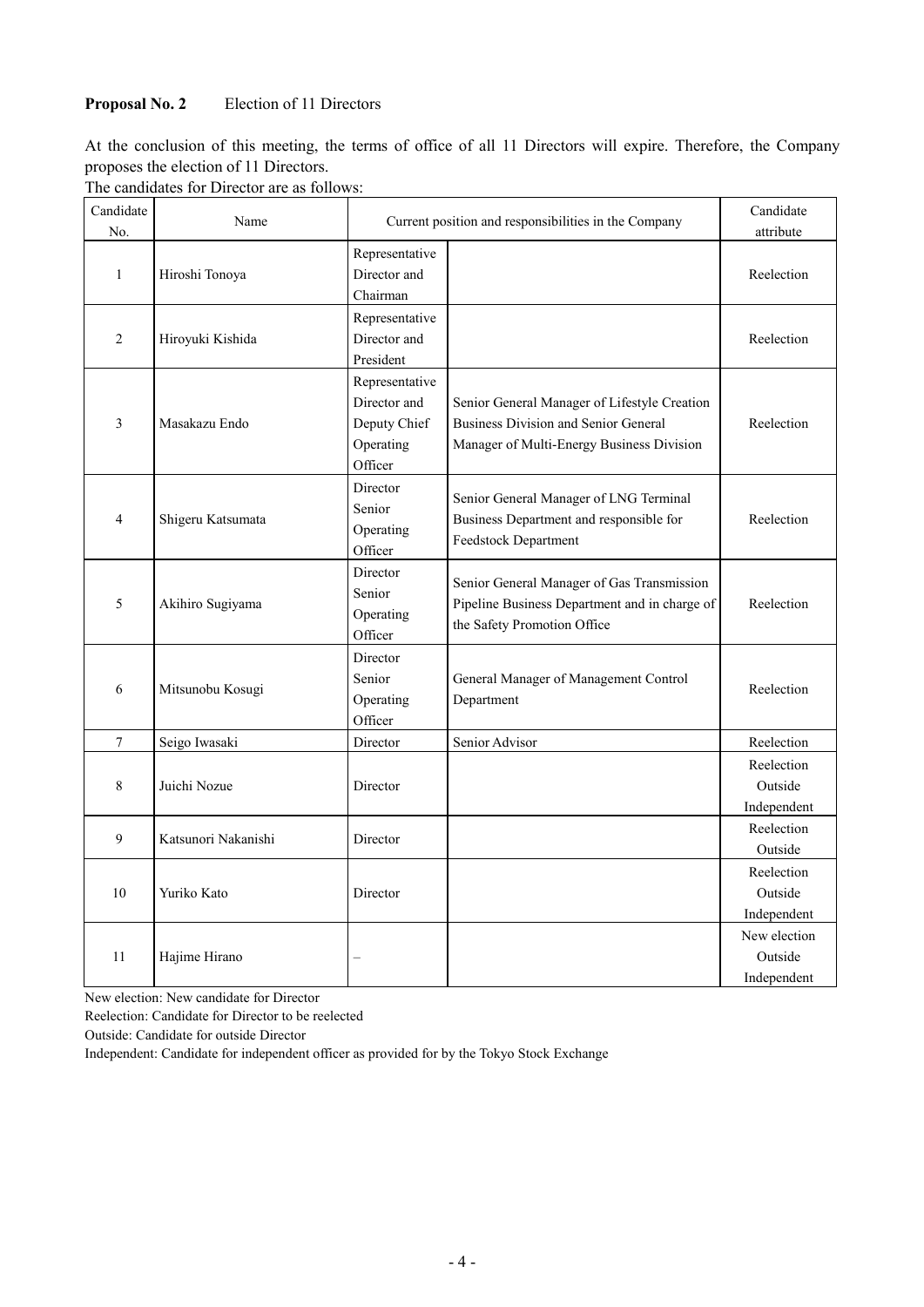| Candidate        | Name                                                                     |                                                              |                                                                                                                       | Number of the    |  |  |  |
|------------------|--------------------------------------------------------------------------|--------------------------------------------------------------|-----------------------------------------------------------------------------------------------------------------------|------------------|--|--|--|
| No.              | (Date of birth)                                                          | Career summary, position and responsibilities in the Company |                                                                                                                       | Company's shares |  |  |  |
|                  | Hiroshi Tonoya                                                           | Apr. 1976                                                    | Joined the Company                                                                                                    | owned            |  |  |  |
|                  | (August 11, 1953)                                                        | Apr. 1997                                                    | Group Leader of General Administration                                                                                |                  |  |  |  |
|                  |                                                                          | Mar. 2001                                                    | Director                                                                                                              |                  |  |  |  |
|                  | Reelection                                                               | Jan. 2007                                                    | Director, Senior Operating Officer, and General                                                                       |                  |  |  |  |
|                  |                                                                          |                                                              | Manager of Corporate Planning Department                                                                              |                  |  |  |  |
|                  | Tenure as Director                                                       | Apr. 2010                                                    | Director and Deputy Chief Operating Officer                                                                           | 57,400 shares    |  |  |  |
|                  | 18 years                                                                 | Jan. 2011                                                    | Representative Director and President                                                                                 |                  |  |  |  |
|                  |                                                                          | Jan. 2018                                                    | Representative Director and Chairman                                                                                  |                  |  |  |  |
| $\mathbf{1}$     | Attendance to meetings of the                                            |                                                              |                                                                                                                       |                  |  |  |  |
|                  | Board of Directors                                                       |                                                              | (current position)                                                                                                    |                  |  |  |  |
|                  | $7/7$ $(100\%)$                                                          |                                                              |                                                                                                                       |                  |  |  |  |
|                  |                                                                          | Reasons for nomination as candidate for Director             |                                                                                                                       |                  |  |  |  |
|                  |                                                                          |                                                              | He has mainly been engaged in general administration and personnel operations, served as Director and President for   |                  |  |  |  |
|                  |                                                                          |                                                              | seven years from January 2011 until December 2017, and has served as Chair of the Board of Directors since January    |                  |  |  |  |
|                  |                                                                          |                                                              | 2018. Accordingly, the Company proposes him as a candidate to continue serving as a Director due to his wealth of     |                  |  |  |  |
|                  | business experience in the Company in addition to his excellent insight. |                                                              |                                                                                                                       |                  |  |  |  |
|                  |                                                                          | Apr. 1981                                                    | Joined the Company                                                                                                    |                  |  |  |  |
|                  |                                                                          | Apr. 2012                                                    | Operating Officer and General Manager of                                                                              |                  |  |  |  |
|                  |                                                                          |                                                              | <b>Corporate Planning Department</b>                                                                                  |                  |  |  |  |
|                  |                                                                          | Mar. 2013                                                    | President and Representative Director of                                                                              |                  |  |  |  |
|                  |                                                                          |                                                              | Minamifuji Pipeline Co., Ltd.                                                                                         |                  |  |  |  |
|                  | Hiroyuki Kishida                                                         | Jan. 2014                                                    | Senior Operating Officer and General Manager                                                                          |                  |  |  |  |
|                  | (December 12, 1958)                                                      |                                                              | in charge of Planning, Materials and General                                                                          |                  |  |  |  |
|                  |                                                                          |                                                              | Energy Business Promotion of the Company                                                                              |                  |  |  |  |
|                  | Reelection                                                               | Mar. 2014                                                    | Director, Senior Operating Officer, and General                                                                       |                  |  |  |  |
|                  |                                                                          |                                                              | Manager in charge of Planning, Materials and                                                                          |                  |  |  |  |
|                  | Tenure as Director                                                       |                                                              | General Energy Business Promotion                                                                                     | 3,800 shares     |  |  |  |
|                  | 5 years                                                                  | Apr. 2015                                                    | Director, Senior Operating Officer, and General<br>Manager of Lifestyle Creation Business                             |                  |  |  |  |
| $\boldsymbol{2}$ |                                                                          |                                                              | Department                                                                                                            |                  |  |  |  |
|                  | Attendance to meetings of the                                            | Jan. 2016                                                    | Director, Deputy Chief Operating Officer, and                                                                         |                  |  |  |  |
|                  | Board of Directors                                                       |                                                              | Senior General Manager of Lifestyle Creation                                                                          |                  |  |  |  |
|                  | $7/7$ (100%)                                                             |                                                              | <b>Business Division</b>                                                                                              |                  |  |  |  |
|                  |                                                                          | Jan. 2018                                                    | Representative Director and President, and                                                                            |                  |  |  |  |
|                  |                                                                          |                                                              | Senior General Manager of Lifestyle Creation                                                                          |                  |  |  |  |
|                  |                                                                          |                                                              | <b>Business Division</b>                                                                                              |                  |  |  |  |
|                  |                                                                          | Jan. 2019                                                    | Representative Director and President                                                                                 |                  |  |  |  |
|                  |                                                                          |                                                              | (current position)                                                                                                    |                  |  |  |  |
|                  | Reasons for nomination as candidate for Director                         |                                                              |                                                                                                                       |                  |  |  |  |
|                  |                                                                          |                                                              | He has mainly been engaged in planning operations and currently serves as President. Accordingly, the Company         |                  |  |  |  |
|                  |                                                                          |                                                              | proposes him as a candidate to continue serving as a Director due to his wealth of business experience in the Company |                  |  |  |  |
|                  | in addition to his excellent insight.                                    |                                                              |                                                                                                                       |                  |  |  |  |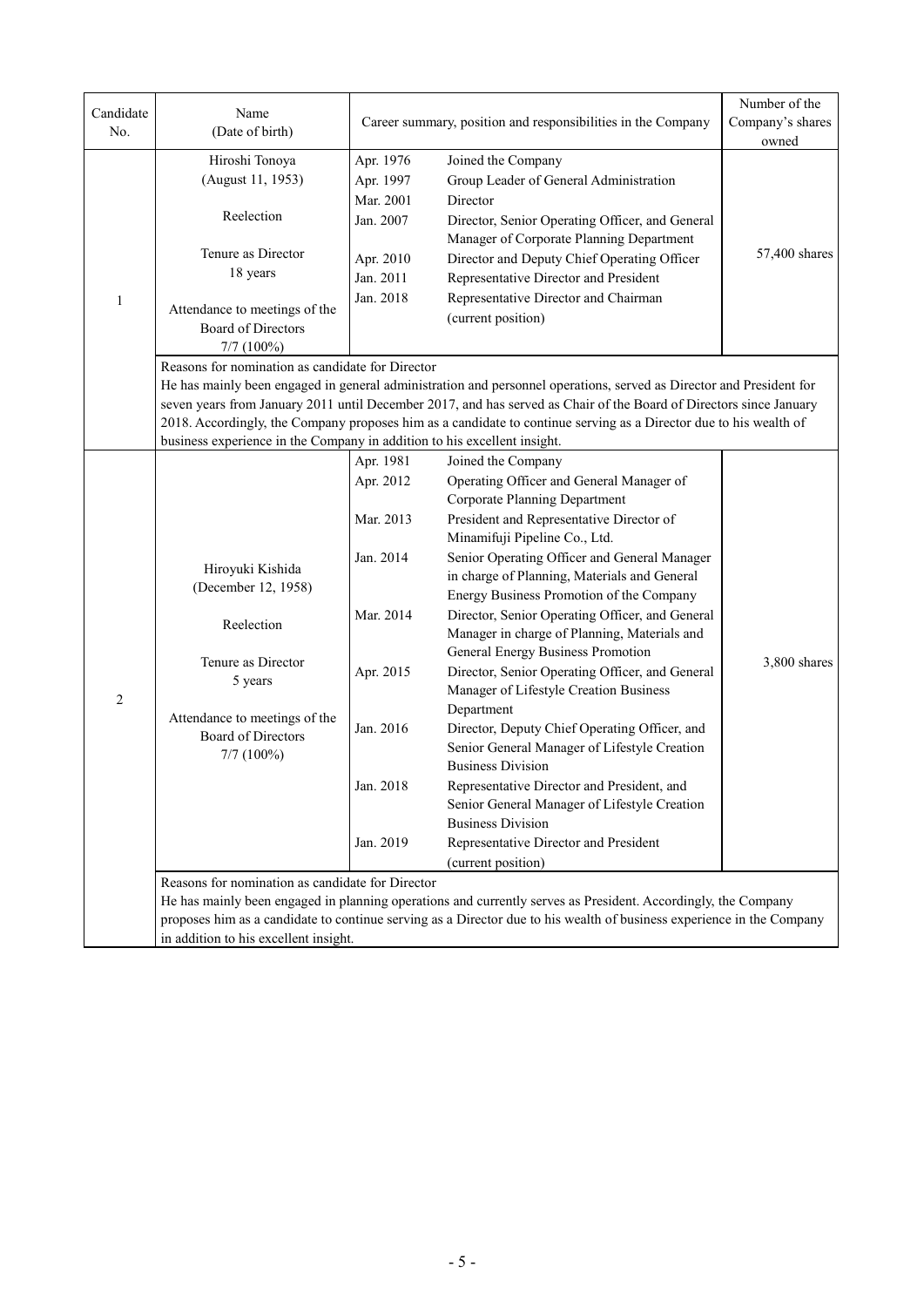| Candidate<br>No. | Name<br>(Date of birth)                                         |           | Career summary, position and responsibilities in the Company                                                         | Number of the<br>Company's shares<br>owned |
|------------------|-----------------------------------------------------------------|-----------|----------------------------------------------------------------------------------------------------------------------|--------------------------------------------|
|                  |                                                                 | Apr. 1976 | Joined the Company                                                                                                   |                                            |
|                  |                                                                 | Mar. 2007 | Senior Operating Officer and General Manager                                                                         |                                            |
|                  |                                                                 |           | of Non-residential Sales Department                                                                                  |                                            |
|                  |                                                                 | Mar. 2011 | Director, Senior Operating Officer, and General                                                                      |                                            |
|                  |                                                                 |           | Manager of Non-residential Sales Department                                                                          |                                            |
|                  |                                                                 | Mar. 2014 | Representative Director and President of                                                                             |                                            |
|                  | Masakazu Endo                                                   |           | Shizuoka Gas Energy Co., Ltd.                                                                                        |                                            |
|                  | (June 28, 1953)                                                 |           | Representative Director and President of                                                                             |                                            |
|                  |                                                                 |           | Shizuoka Gas Service Co., Ltd.                                                                                       |                                            |
|                  | Reelection                                                      | Jan. 2016 | Deputy Chief Operating Officer, Senior General                                                                       |                                            |
|                  |                                                                 |           | Manager of Multi-Energy Business Division,                                                                           |                                            |
|                  | Tenure as Director                                              |           | and General Manager of Industrial Energy                                                                             | 35,200 shares                              |
|                  | 9 years                                                         |           | Department of the Company                                                                                            |                                            |
| 3                |                                                                 | Mar. 2016 | Director, Deputy Chief Operating Officer,                                                                            |                                            |
|                  | Attendance to meetings of the                                   |           | Senior General Manager of Multi-Energy                                                                               |                                            |
|                  | <b>Board of Directors</b>                                       |           | Business Division, and General Manager of                                                                            |                                            |
|                  | $7/7$ (100%)                                                    |           | <b>Industrial Energy Department</b>                                                                                  |                                            |
|                  |                                                                 | Jan. 2019 | Representative Director, Deputy Chief                                                                                |                                            |
|                  |                                                                 |           | Operating Officer, Senior General Manager of                                                                         |                                            |
|                  |                                                                 |           | Lifestyle Creation Business Division, and                                                                            |                                            |
|                  |                                                                 |           | Senior General Manager of Multi-Energy                                                                               |                                            |
|                  |                                                                 |           | <b>Business Division</b>                                                                                             |                                            |
|                  |                                                                 |           | (current position)                                                                                                   |                                            |
|                  | Reasons for nomination as candidate for Director                |           |                                                                                                                      |                                            |
|                  |                                                                 |           | He has mainly been engaged in industrial energy operations and currently serves as Deputy Chief Operating Officer.   |                                            |
|                  |                                                                 |           | Accordingly, the Company proposes him as a candidate to continue serving as a Director due to his wealth of business |                                            |
|                  | experience in the Company in addition to his excellent insight. |           |                                                                                                                      |                                            |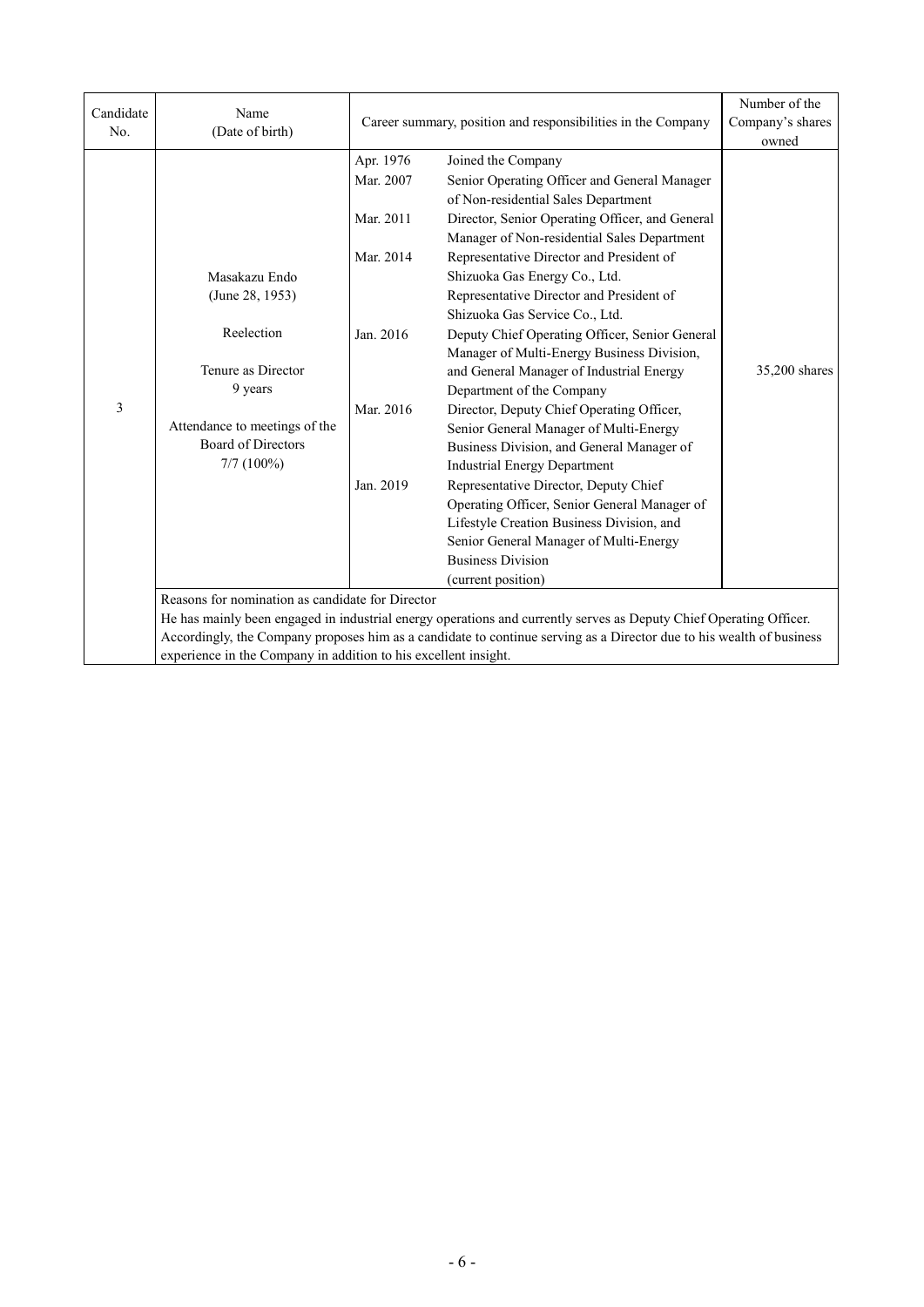| Candidate<br>No. | Name<br>(Date of birth)                                                                                                                                              |                                                                                                                          | Career summary, position and responsibilities in the Company                                                                                                                                                                                                                                                                                                                                                                                                                                                                                                                                                                                                                                                                                                                                                                                                                                                                                    | Number of the<br>Company's shares |
|------------------|----------------------------------------------------------------------------------------------------------------------------------------------------------------------|--------------------------------------------------------------------------------------------------------------------------|-------------------------------------------------------------------------------------------------------------------------------------------------------------------------------------------------------------------------------------------------------------------------------------------------------------------------------------------------------------------------------------------------------------------------------------------------------------------------------------------------------------------------------------------------------------------------------------------------------------------------------------------------------------------------------------------------------------------------------------------------------------------------------------------------------------------------------------------------------------------------------------------------------------------------------------------------|-----------------------------------|
| 4                | Shigeru Katsumata<br>(January 29, 1958)<br>Reelection<br>Tenure as Director<br>3 years<br>Attendance to meetings of the<br><b>Board of Directors</b><br>$7/7$ (100%) | Apr. 1980<br>Mar. 2003<br>Mar. 2005<br><b>July 2008</b><br>Mar. 2011<br>Apr. 2013<br>Apr. 2015<br>Mar. 2016<br>Mar. 2018 | Joined the Company<br>Director of Shizuoka Gas System Solution Co.,<br>Ltd.<br>Managing Director<br>Deputy Director of Sodeshi Terminal and<br>Group Leader of Production of Shimizu LNG<br>Co., Ltd.<br>Deputy General Manager of Production and<br>Distribution Department and Manager in charge<br>of Production of the Company<br>Operating Officer and General Manager of<br>Production Department<br>Senior Operating Officer, Senior General<br>Manager of LNG Terminal Business<br>Department, and responsible for Feedstock<br>Department<br>Director, Senior Operating Officer, Senior<br>General Manager of LNG Terminal Business<br>Department, and responsible for Feedstock<br>Department<br>(current position)<br>Representative Director and President of<br>Shimizu LNG Co., Ltd.<br>(current position)<br>[Significant concurrent positions outside the Company]<br>Representative Director and President of Shimizu LNG Co., | owned<br>19,405 shares            |
|                  | Reasons for nomination as candidate for Director                                                                                                                     | Ltd.                                                                                                                     | He has mainly been engaged in system and terminal operations and currently serves as Senior Operating Officer.                                                                                                                                                                                                                                                                                                                                                                                                                                                                                                                                                                                                                                                                                                                                                                                                                                  |                                   |
|                  | experience in the Company in addition to his excellent insight.                                                                                                      |                                                                                                                          | Accordingly, the Company proposes him as a candidate to continue serving as a Director due to his wealth of business                                                                                                                                                                                                                                                                                                                                                                                                                                                                                                                                                                                                                                                                                                                                                                                                                            |                                   |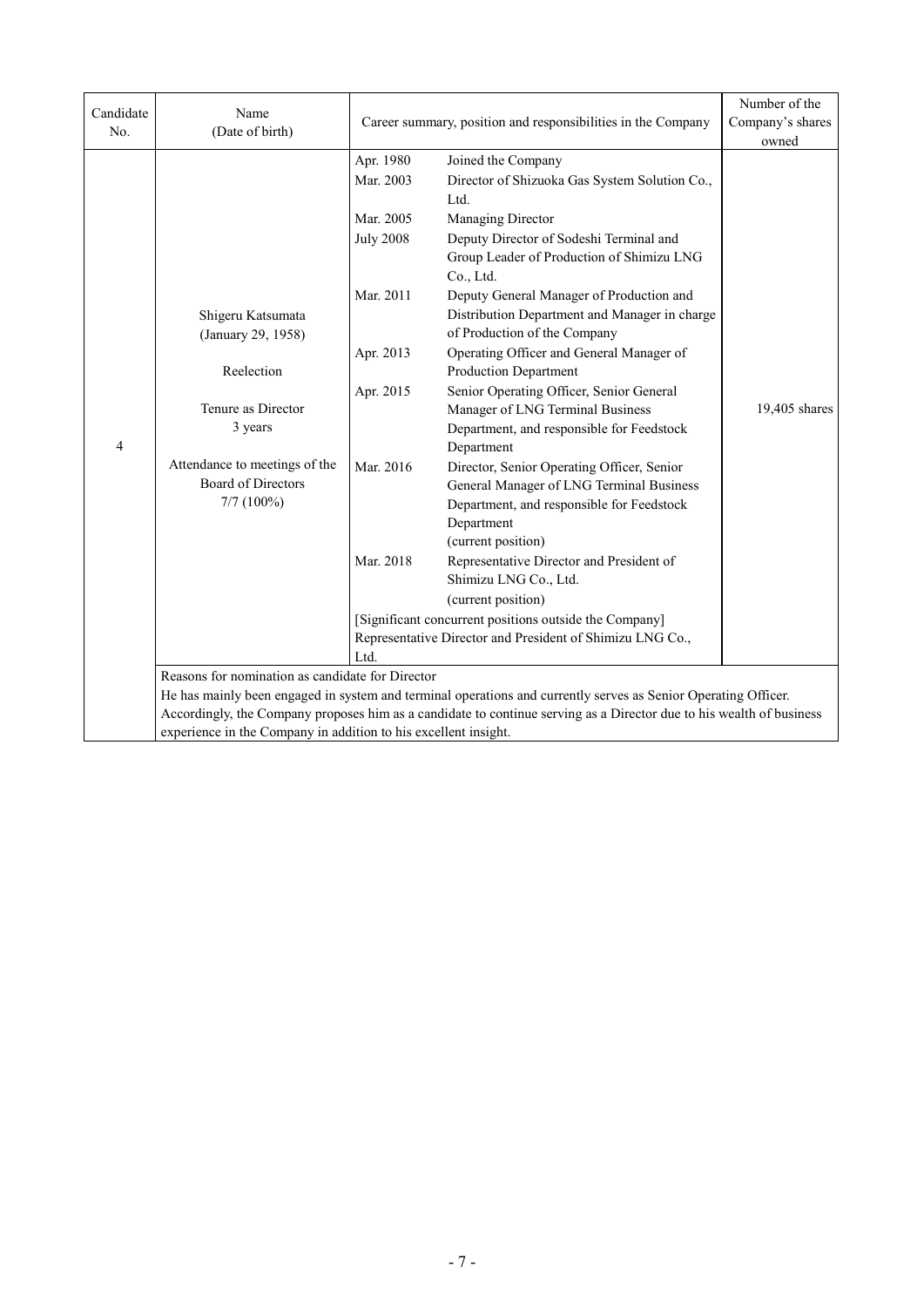| Candidate<br>No. | Name<br>(Date of birth)                                                                                                                                                                                                                                                                                                                                |                                                                                                       | Career summary, position and responsibilities in the Company                                                                                                                                                                                                                                                                                                                                                                                                                                                                                                                                                                                                                                                                                                                                                                                                                                                                                                                                                                                      | Number of the<br>Company's shares<br>owned |
|------------------|--------------------------------------------------------------------------------------------------------------------------------------------------------------------------------------------------------------------------------------------------------------------------------------------------------------------------------------------------------|-------------------------------------------------------------------------------------------------------|---------------------------------------------------------------------------------------------------------------------------------------------------------------------------------------------------------------------------------------------------------------------------------------------------------------------------------------------------------------------------------------------------------------------------------------------------------------------------------------------------------------------------------------------------------------------------------------------------------------------------------------------------------------------------------------------------------------------------------------------------------------------------------------------------------------------------------------------------------------------------------------------------------------------------------------------------------------------------------------------------------------------------------------------------|--------------------------------------------|
| 5                | Akihiro Sugiyama<br>(October 31, 1958)<br>Reelection<br>Tenure as Director<br>3 years<br>Attendance to meetings of the<br><b>Board of Directors</b><br>$7/7$ (100%)                                                                                                                                                                                    | Apr. 1982<br>Dec. 2002<br>Jan. 2007<br>Sept. 2011<br>Jan. 2014<br>Jan. 2016<br>Mar. 2016<br>Jan. 2017 | Joined the Company<br>Group Leader of Plant Engineering<br>Manager in charge of Distribution of<br>Production and Distribution Department<br>Deputy General Manager of Fuji Branch<br>Operating Officer and General Manager of Fuji<br><b>Branch</b><br>Senior Operating Officer, Senior General<br>Manager of Gas Transmission Pipeline<br>Business Department, and in charge of the<br>Environment and Safety Maintenance Office<br>Representative Director of Shizuhama Pipeline<br>Co., Ltd.<br>(current position)<br>Director, Senior Operating Officer, Senior<br>General Manager of Gas Transmission Pipeline<br>Business Department, and in charge of the<br>Environment and Safety Maintenance Office of<br>the Company<br>Director, Senior Operating Officer, Senior<br>General Manager of Gas Transmission Pipeline<br>Business Department, and in charge of the<br>Safety Promotion Office<br>(current position)<br>[Significant concurrent positions outside the Company]<br>Representative Director of Shizuhama Pipeline Co., Ltd. | 3,600 shares                               |
|                  | Reasons for nomination as candidate for Director<br>He has mainly been engaged in distribution operations and currently serves as Senior Operating Officer. Accordingly,<br>the Company proposes him as a candidate to continue serving as a Director due to his wealth of business experience in<br>the Company in addition to his excellent insight. |                                                                                                       |                                                                                                                                                                                                                                                                                                                                                                                                                                                                                                                                                                                                                                                                                                                                                                                                                                                                                                                                                                                                                                                   |                                            |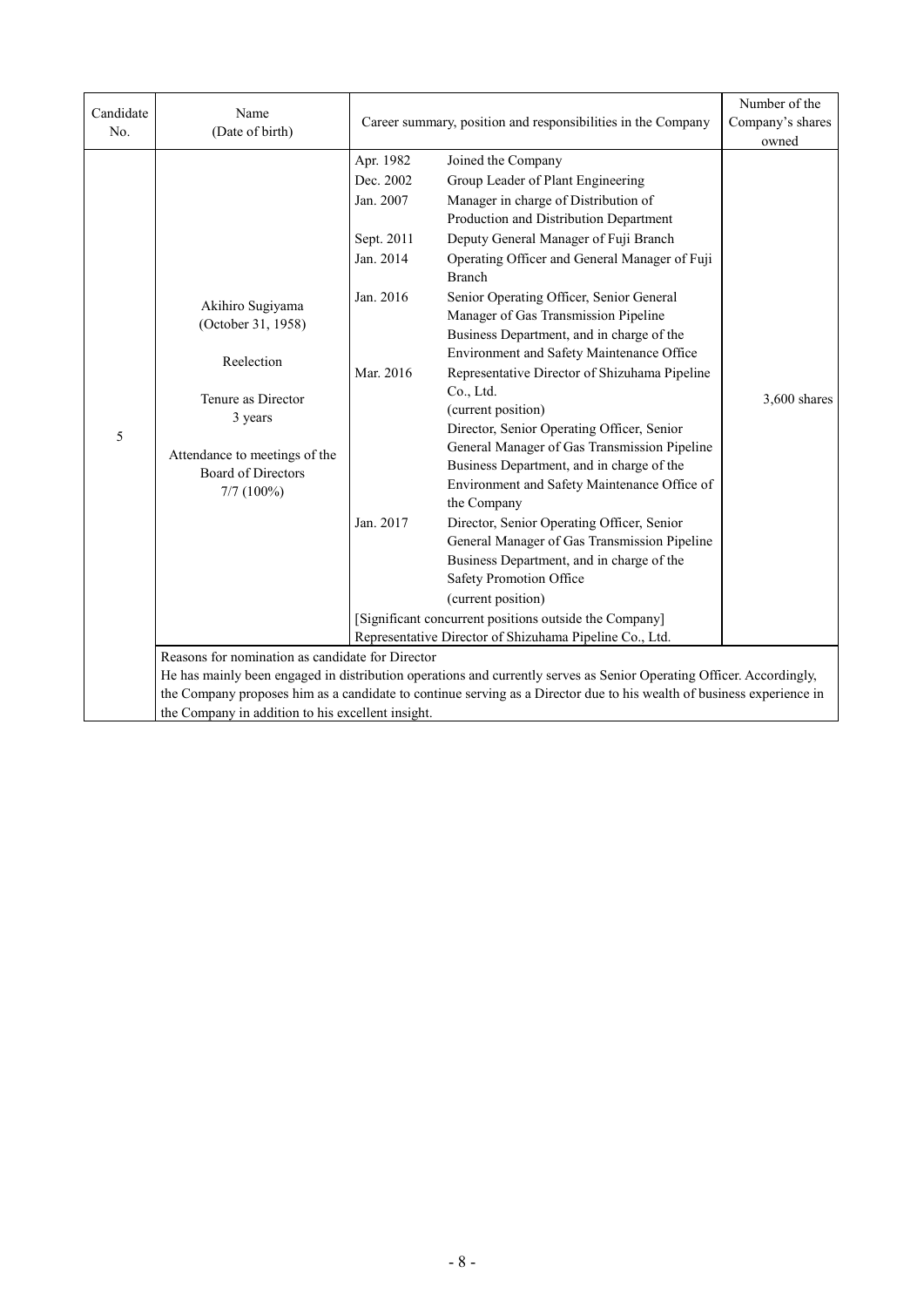| Candidate<br>No. | Name<br>(Date of birth)                                                                                                                                                                                                                                                                                                                                         |                                                                                                                                                                 | Career summary, position and responsibilities in the Company                                                                                                                                                                                                                                                                                                                                                                                                                                                                                                                                                                                                                                                                                                                                                                                                                                                                                                                                                                                                                                                                                                                                                                                                   | Number of the<br>Company's shares<br>owned |  |
|------------------|-----------------------------------------------------------------------------------------------------------------------------------------------------------------------------------------------------------------------------------------------------------------------------------------------------------------------------------------------------------------|-----------------------------------------------------------------------------------------------------------------------------------------------------------------|----------------------------------------------------------------------------------------------------------------------------------------------------------------------------------------------------------------------------------------------------------------------------------------------------------------------------------------------------------------------------------------------------------------------------------------------------------------------------------------------------------------------------------------------------------------------------------------------------------------------------------------------------------------------------------------------------------------------------------------------------------------------------------------------------------------------------------------------------------------------------------------------------------------------------------------------------------------------------------------------------------------------------------------------------------------------------------------------------------------------------------------------------------------------------------------------------------------------------------------------------------------|--------------------------------------------|--|
| $\epsilon$       | Mitsunobu Kosugi<br>(November 28, 1961)<br>Reelection<br>Tenure as Director<br>3 years<br>Attendance to meetings of the<br><b>Board of Directors</b><br>$7/7$ $(100\%)$                                                                                                                                                                                         | Apr. 1985<br><b>July 2006</b><br>Jan. 2007<br>Apr. 2010<br>Apr. 2012<br>Jan. 2014<br>Mar. 2014<br>Apr. 2014<br>Jan. 2016<br>Mar. 2016<br>Jan. 2017<br>Mar. 2017 | Joined the Company<br>Group Leader of Public Relations<br>Manager in charge of Public Relations/IR of<br>Corporate Services Department<br>Manager in charge of Management Planning of<br><b>Corporate Planning Department</b><br>Deputy General Manager of Corporate<br>Planning Department and Manager in charge of<br>Corporate Planning<br>Operating Officer, General Manager of<br>Corporate Planning Department, and Manager<br>in charge of Corporate Planning<br>President and Representative Director of<br>Minamifuji Pipeline Co., Ltd.<br>(current position)<br>Operating Officer and General Manager of<br>Corporate Planning Department of the<br>Company<br>Senior Operating Officer and General Manager<br>of Corporate Planning Department<br>Director, Senior Operating Officer, and General<br>Manager of Corporate Planning Department<br>Director, Senior Operating Officer, General<br>Manager of Management Control Department,<br>and General Manager of Business Strategy<br>Department<br>Director, Senior Operating Officer, and General<br>Manager of Management Control Department<br>(current position)<br>[Significant concurrent positions outside the Company]<br>President and Representative Director of Minamifuji Pipeline | 16,000 shares                              |  |
|                  | Co., Ltd.<br>Reasons for nomination as candidate for Director<br>He has mainly been engaged in planning operations and currently serves as Senior Operating Officer. Accordingly, the<br>Company proposes him as a candidate to continue serving as a Director due to his wealth of business experience in the<br>Company in addition to his excellent insight. |                                                                                                                                                                 |                                                                                                                                                                                                                                                                                                                                                                                                                                                                                                                                                                                                                                                                                                                                                                                                                                                                                                                                                                                                                                                                                                                                                                                                                                                                |                                            |  |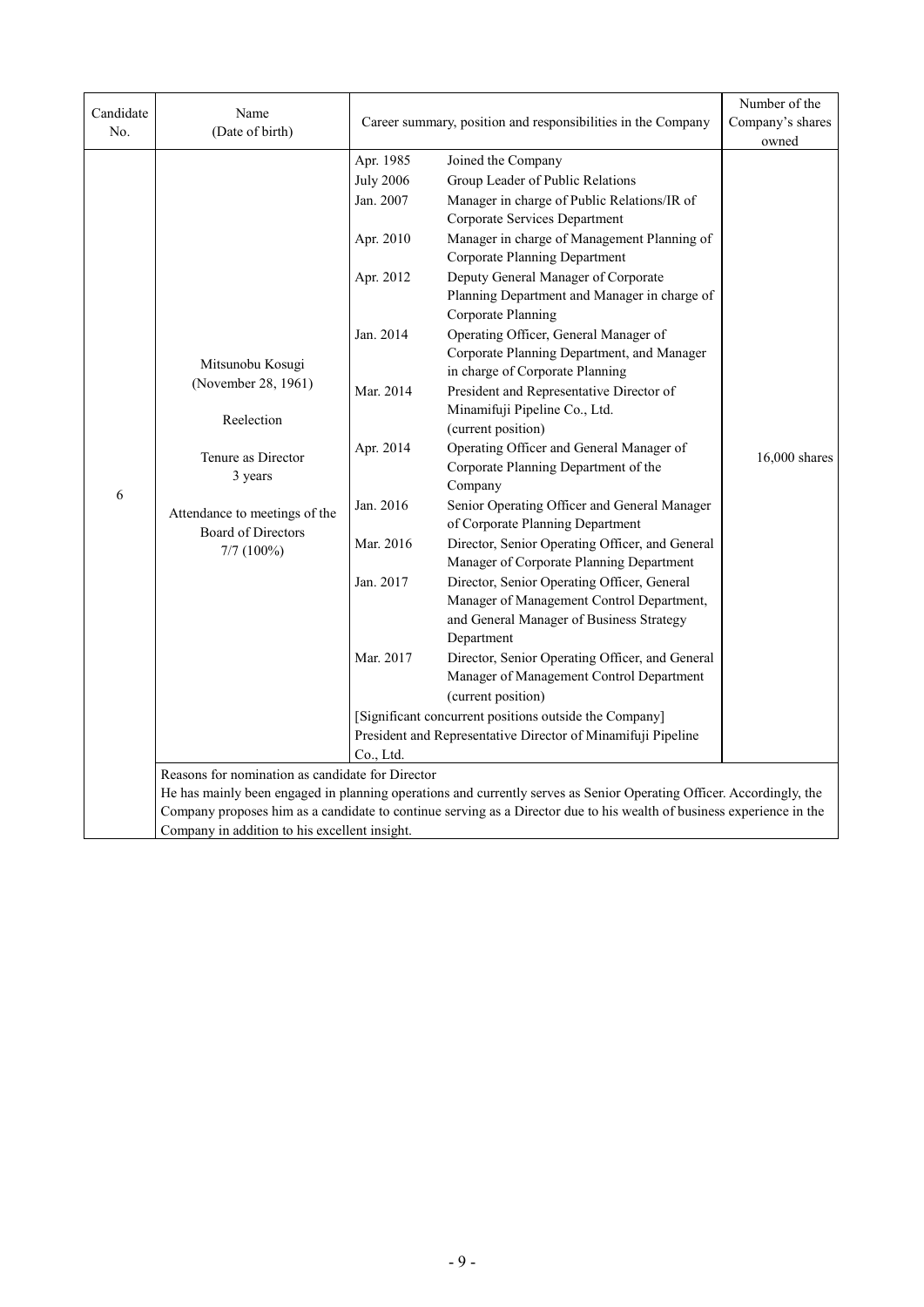| Candidate<br>No. | Name<br>(Date of birth)                                                                                                                                      |                                                                                                                                                                                                                                                                                                                                                                                                                                                            | Career summary, position and responsibilities in the Company                                                                                                                                                                                                                                                                                                                                                                                                                                                                                                                                                                                                                                   | Number of the<br>Company's shares<br>owned |
|------------------|--------------------------------------------------------------------------------------------------------------------------------------------------------------|------------------------------------------------------------------------------------------------------------------------------------------------------------------------------------------------------------------------------------------------------------------------------------------------------------------------------------------------------------------------------------------------------------------------------------------------------------|------------------------------------------------------------------------------------------------------------------------------------------------------------------------------------------------------------------------------------------------------------------------------------------------------------------------------------------------------------------------------------------------------------------------------------------------------------------------------------------------------------------------------------------------------------------------------------------------------------------------------------------------------------------------------------------------|--------------------------------------------|
| 7                | Seigo Iwasaki<br>(October 8, 1946)<br>Reelection<br>Tenure as Director<br>23 years<br>Attendance to meetings of the<br>Board of Directors<br>$7/7$ $(100\%)$ | Mar. 1969<br><b>July 1988</b><br>Mar. 1996<br>Mar. 2000<br>Mar. 2001<br>Mar. 2006<br>Jan. 2011<br>May 2014<br>June 2015<br>Jan. 2018<br>June 2018                                                                                                                                                                                                                                                                                                          | Joined the Company<br>Group Leader of General Planning<br>Director<br>Managing Director<br>Senior Managing Director<br>Representative Director and President<br>Representative Director and Chairman<br>Outside Director of Star Micronics Co., Ltd.<br>(current position)<br>Outside Director of Murakami Corporation<br>(current position)<br>Director and Senior Advisor of the Company<br>(current position)<br>Outside Director of Toshiba Machine Co., Ltd.<br>(current position)<br>[Significant concurrent positions outside the Company]<br>Outside Director of Star Micronics Co., Ltd.<br>Outside Director of Murakami Corporation<br>Outside Director of Toshiba Machine Co., Ltd. | 112,200 shares                             |
|                  | Reasons for nomination as candidate for Director                                                                                                             | He has mainly been engaged in planning operations, served as Director and President for four years and nine months<br>from March 2006 until December 2010, and served as Chair of the Board of Directors for seven years from January<br>2011 until December 2017. Accordingly, the Company proposes him as a candidate to continue serving as a Director<br>due to his wealth of business experience in the Company in addition to his excellent insight. |                                                                                                                                                                                                                                                                                                                                                                                                                                                                                                                                                                                                                                                                                                |                                            |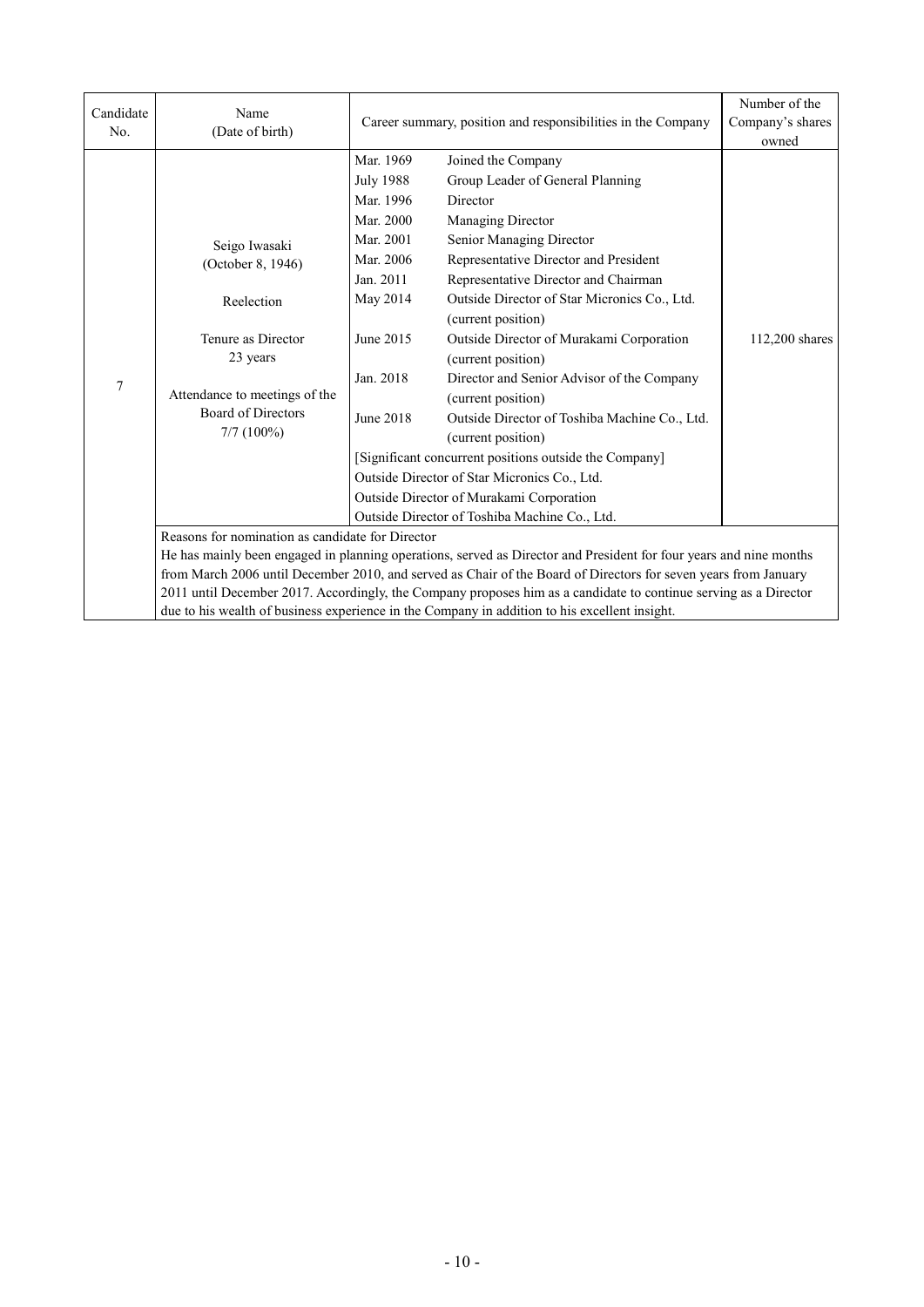| Candidate<br>No.                                                                                                                                                                                                                                                                                                                                                                                                                                                                                                                                                                                                                                                                                                                                                                                          | Name<br>(Date of birth)                                                 |                        | Career summary, position and responsibilities in the Company                                                                               | Number of the<br>Company's shares<br>owned |
|-----------------------------------------------------------------------------------------------------------------------------------------------------------------------------------------------------------------------------------------------------------------------------------------------------------------------------------------------------------------------------------------------------------------------------------------------------------------------------------------------------------------------------------------------------------------------------------------------------------------------------------------------------------------------------------------------------------------------------------------------------------------------------------------------------------|-------------------------------------------------------------------------|------------------------|--------------------------------------------------------------------------------------------------------------------------------------------|--------------------------------------------|
|                                                                                                                                                                                                                                                                                                                                                                                                                                                                                                                                                                                                                                                                                                                                                                                                           |                                                                         | Apr. 1987<br>Dec. 1990 | Registered as an attorney at law<br>Joined Kato Law and Patent Office (now<br>Shizuoka Nozomi Law and Patent Office)<br>(current position) |                                            |
|                                                                                                                                                                                                                                                                                                                                                                                                                                                                                                                                                                                                                                                                                                                                                                                                           | Juichi Nozue<br>(August 15, 1960)                                       | Mar. 1996<br>Oct. 1996 | Obtained license to practice law in New York<br>State, USA<br>Registered as patent attorney                                                |                                            |
|                                                                                                                                                                                                                                                                                                                                                                                                                                                                                                                                                                                                                                                                                                                                                                                                           | Reelection<br>Outside                                                   | Mar. 2003<br>Apr. 2005 | Outside Auditor of the Company<br>Outside Auditor of MISUMI Group Inc.<br>(current position)                                               |                                            |
|                                                                                                                                                                                                                                                                                                                                                                                                                                                                                                                                                                                                                                                                                                                                                                                                           | Independent                                                             | Mar. 2015              | Outside Director of the Company<br>(current position)                                                                                      | 5,000 shares                               |
|                                                                                                                                                                                                                                                                                                                                                                                                                                                                                                                                                                                                                                                                                                                                                                                                           | Tenure as Director<br>4 years                                           | June 2015              | Outside Director (member of Audit and<br>Supervisory Committee) of LEC, Inc.<br>(current position)                                         |                                            |
| 8                                                                                                                                                                                                                                                                                                                                                                                                                                                                                                                                                                                                                                                                                                                                                                                                         | Attendance to meetings of the<br><b>Board of Directors</b>              | <b>June 2018</b>       | Outside Director of Akasaka Diesels Limited<br>(current position)                                                                          |                                            |
|                                                                                                                                                                                                                                                                                                                                                                                                                                                                                                                                                                                                                                                                                                                                                                                                           | $7/7$ (100%)                                                            |                        | [Significant concurrent positions outside the Company]<br>Attorney at law of Shizuoka Nozomi Law and Patent Office                         |                                            |
|                                                                                                                                                                                                                                                                                                                                                                                                                                                                                                                                                                                                                                                                                                                                                                                                           |                                                                         |                        | Outside Auditor of MISUMI Group Inc.                                                                                                       |                                            |
|                                                                                                                                                                                                                                                                                                                                                                                                                                                                                                                                                                                                                                                                                                                                                                                                           |                                                                         | of LEC, Inc.           | Outside Director (member of Audit and Supervisory Committee)                                                                               |                                            |
|                                                                                                                                                                                                                                                                                                                                                                                                                                                                                                                                                                                                                                                                                                                                                                                                           |                                                                         |                        | Outside Director of Akasaka Diesels Limited                                                                                                |                                            |
| Reasons for nomination as candidate for outside Director<br>He currently provides appropriate advice to the general management as an outside Director of the Company, based on<br>the high level of legal expertise, broad outlook and excellent insight he has fostered through his experience in corporate<br>legal affairs as an attorney at law. The Company determines that he will continue to provide appropriate advice to the<br>general management. Accordingly, the Company proposes him as a candidate for outside Director. At the conclusion of<br>this meeting, his tenure as outside Director or Auditor of the Company will have been 16 years. He has never been<br>directly involved in the management. However, the Company determines he will appropriately fulfill his duties as an |                                                                         |                        |                                                                                                                                            |                                            |
|                                                                                                                                                                                                                                                                                                                                                                                                                                                                                                                                                                                                                                                                                                                                                                                                           | outside Director based on the above reasons.                            |                        | The Company has designated him as an independent officer unlikely to cause conflicts of interest with general                              |                                            |
|                                                                                                                                                                                                                                                                                                                                                                                                                                                                                                                                                                                                                                                                                                                                                                                                           | shareholders and filed this designation with Tokyo Stock Exchange, Inc. |                        |                                                                                                                                            |                                            |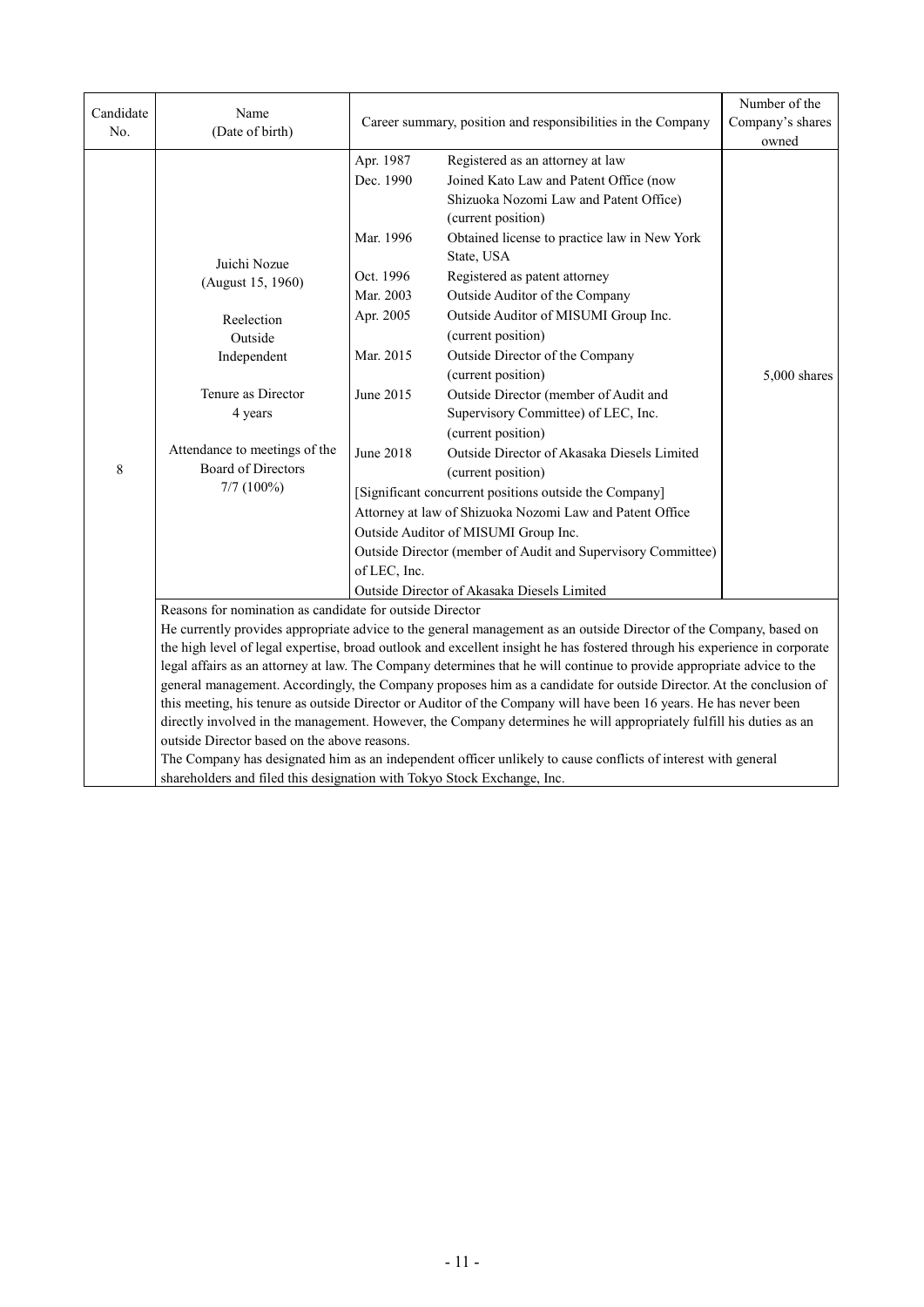| Candidate<br>No. | Name<br>(Date of birth)                                                                                                                                                                                                                          |                                                                                                                                | Career summary, position and responsibilities in the Company                                                                                                                                                                                                                                                                                                                                                                                                                                                                                                                                                                                                                                                                                                                                                       | Number of the<br>Company's shares |  |
|------------------|--------------------------------------------------------------------------------------------------------------------------------------------------------------------------------------------------------------------------------------------------|--------------------------------------------------------------------------------------------------------------------------------|--------------------------------------------------------------------------------------------------------------------------------------------------------------------------------------------------------------------------------------------------------------------------------------------------------------------------------------------------------------------------------------------------------------------------------------------------------------------------------------------------------------------------------------------------------------------------------------------------------------------------------------------------------------------------------------------------------------------------------------------------------------------------------------------------------------------|-----------------------------------|--|
| 9                | Katsunori Nakanishi<br>(June 15, 1953)<br>Reelection<br>Outside<br>Tenure as Director<br>2 years<br>Attendance to meetings of the<br><b>Board of Directors</b><br>$6/7$ (86%)                                                                    | Apr. 1976<br>Dec. 1998<br>Apr. 1999<br>June 1999<br>June 2001<br>June 2003<br>Apr. 2005<br>June 2005<br>Mar. 2017<br>June 2017 | Joined The Shizuoka Bank, Ltd.<br>Deputy General Manager of Personnel<br>Department and Manager of Personnel Section<br>Senior General Manager of Personnel<br>Department<br>Senior General Manager of Corporate<br><b>Administration Department</b><br>Director, Executive Officer, and General<br>Manager of Corporate Planning Department<br>Director and Senior Executive Officer<br>Director, Senior Executive Officer, and Deputy<br>General Manager of Corporate Center in charge<br>of planning and administration<br>President and CEO<br>Outside Director of the Company<br>(current position)<br>Chairman and CEO of The Shizuoka Bank, Ltd.<br>(current position)<br>Outside Director of Shizuoka Railway Co.,<br>LTD.<br>(current position)<br>[Significant concurrent positions outside the Company] | owned<br>- shares                 |  |
|                  |                                                                                                                                                                                                                                                  |                                                                                                                                | Chairman and CEO of The Shizuoka Bank, Ltd.<br>Outside Director of Shizuoka Railway Co., LTD.                                                                                                                                                                                                                                                                                                                                                                                                                                                                                                                                                                                                                                                                                                                      |                                   |  |
|                  | Reasons for nomination as candidate for outside Director                                                                                                                                                                                         |                                                                                                                                |                                                                                                                                                                                                                                                                                                                                                                                                                                                                                                                                                                                                                                                                                                                                                                                                                    |                                   |  |
|                  | He currently provides appropriate advice to the general management as an outside Director of the Company, based on                                                                                                                               |                                                                                                                                |                                                                                                                                                                                                                                                                                                                                                                                                                                                                                                                                                                                                                                                                                                                                                                                                                    |                                   |  |
|                  | the wealth of experience and high level of insight he has fostered as a manager of a financial institution. The Company<br>determines that he will continue to provide appropriate advice to the general management including overseas expansion |                                                                                                                                |                                                                                                                                                                                                                                                                                                                                                                                                                                                                                                                                                                                                                                                                                                                                                                                                                    |                                   |  |
|                  |                                                                                                                                                                                                                                                  |                                                                                                                                | by taking advantage of the cosmopolitan and broad outlook and experience he has fostered through support for the                                                                                                                                                                                                                                                                                                                                                                                                                                                                                                                                                                                                                                                                                                   |                                   |  |
|                  |                                                                                                                                                                                                                                                  |                                                                                                                                | overseas deployment of enterprises. Accordingly, the Company proposes him as a candidate for outside Director. At the                                                                                                                                                                                                                                                                                                                                                                                                                                                                                                                                                                                                                                                                                              |                                   |  |
|                  |                                                                                                                                                                                                                                                  |                                                                                                                                | conclusion of this meeting, his tenure as outside Director of the Company will have been two years.                                                                                                                                                                                                                                                                                                                                                                                                                                                                                                                                                                                                                                                                                                                |                                   |  |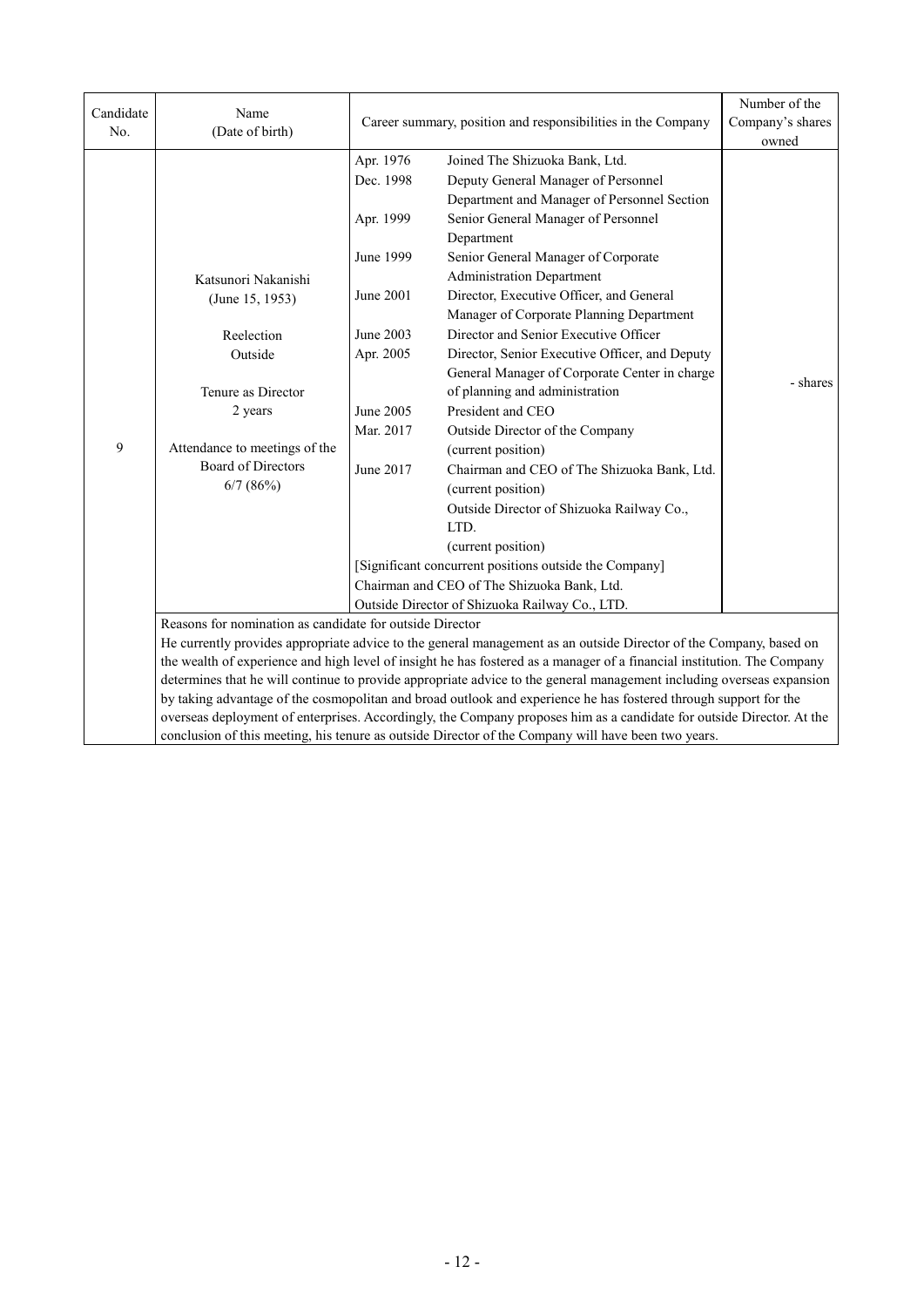| Candidate<br>No. | Name<br>(Date of birth)                                                                                                                                                                                                            |                  | Career summary, position and responsibilities in the Company                                                            | Number of the<br>Company's shares<br>owned |  |  |
|------------------|------------------------------------------------------------------------------------------------------------------------------------------------------------------------------------------------------------------------------------|------------------|-------------------------------------------------------------------------------------------------------------------------|--------------------------------------------|--|--|
|                  |                                                                                                                                                                                                                                    | Apr. 2000        | Joined Canon Inc.                                                                                                       |                                            |  |  |
|                  |                                                                                                                                                                                                                                    | Apr. 2001        | Joined Sankyo Seisakusho Co.                                                                                            |                                            |  |  |
|                  |                                                                                                                                                                                                                                    | Oct. 2009        | Representative Director of M2 Labo. Inc.                                                                                |                                            |  |  |
|                  | Yuriko Kato                                                                                                                                                                                                                        |                  | (current position)                                                                                                      |                                            |  |  |
|                  | (June 19, 1974)                                                                                                                                                                                                                    | Oct. 2012        | Director of CSN ChihouSouseiNetwork Co.,<br>Ltd.                                                                        |                                            |  |  |
|                  | Reelection                                                                                                                                                                                                                         | June 2013        | Outside of Director of Toclas Corporation                                                                               |                                            |  |  |
|                  | Outside                                                                                                                                                                                                                            | Mar. 2017        | Representative Director of VegiBus Inc.                                                                                 |                                            |  |  |
|                  | Independent                                                                                                                                                                                                                        |                  | (current position)                                                                                                      |                                            |  |  |
|                  |                                                                                                                                                                                                                                    | Mar. 2018        | Outside Director of the Company                                                                                         | - shares                                   |  |  |
|                  | Tenure as Director                                                                                                                                                                                                                 |                  | (current position)                                                                                                      |                                            |  |  |
|                  | 1 year                                                                                                                                                                                                                             | <b>July 2018</b> | Representative Director of Glocal Design                                                                                |                                            |  |  |
|                  |                                                                                                                                                                                                                                    |                  | School Inc.                                                                                                             |                                            |  |  |
| 10               | Attendance to meetings of the                                                                                                                                                                                                      |                  | (current position)                                                                                                      |                                            |  |  |
|                  | Board of Directors                                                                                                                                                                                                                 |                  | [Significant concurrent positions outside the Company]                                                                  |                                            |  |  |
|                  | $6/6$ (100%)                                                                                                                                                                                                                       |                  | Representative Director of M2 Labo. Inc.                                                                                |                                            |  |  |
|                  |                                                                                                                                                                                                                                    |                  | Representative Director of VegiBus Inc.                                                                                 |                                            |  |  |
|                  |                                                                                                                                                                                                                                    |                  | Representative Director of Glocal Design School Inc.                                                                    |                                            |  |  |
|                  | Reasons for nomination as candidate for outside Director                                                                                                                                                                           |                  |                                                                                                                         |                                            |  |  |
|                  |                                                                                                                                                                                                                                    |                  | She currently provides appropriate advice to the general management as an outside Director of the Company, based on     |                                            |  |  |
|                  |                                                                                                                                                                                                                                    |                  | the wealth of experience and high level of insight she has fostered as a manager of agriculture support business. The   |                                            |  |  |
|                  |                                                                                                                                                                                                                                    |                  |                                                                                                                         |                                            |  |  |
|                  | Company determines that she will continue to provide appropriate advice to the general management including issues<br>concerning the Company's lifestyle creation business and new business development by taking advantage of her |                  |                                                                                                                         |                                            |  |  |
|                  |                                                                                                                                                                                                                                    |                  | experience in launching new businesses. Accordingly, the Company proposes her as a candidate for outside Director.      |                                            |  |  |
|                  |                                                                                                                                                                                                                                    |                  | At the conclusion of this meeting, her tenure as outside Director of the Company will have been one year. The           |                                            |  |  |
|                  |                                                                                                                                                                                                                                    |                  | Company has designated her as an independent officer unlikely to cause conflicts of interest with general shareholders  |                                            |  |  |
|                  | and filed this designation with Tokyo Stock Exchange, Inc.                                                                                                                                                                         |                  |                                                                                                                         |                                            |  |  |
|                  |                                                                                                                                                                                                                                    | Apr. 1979        | Joined Mitsubishi Corporation                                                                                           |                                            |  |  |
|                  |                                                                                                                                                                                                                                    | Apr. 2010        | Senior Vice President and Division COO of                                                                               |                                            |  |  |
|                  | Hajime Hirano                                                                                                                                                                                                                      |                  | <b>Petroleum Business Division</b>                                                                                      |                                            |  |  |
|                  | (November 16, 1955)                                                                                                                                                                                                                | Apr. 2013        | Senior Vice President and Deputy Division                                                                               |                                            |  |  |
|                  |                                                                                                                                                                                                                                    |                  | COO of Natural Gas Business Division                                                                                    |                                            |  |  |
|                  | New election                                                                                                                                                                                                                       | Apr. 2014        | Executive Vice President and Division COO of                                                                            |                                            |  |  |
|                  | Outside                                                                                                                                                                                                                            |                  | Natural Gas Business Division                                                                                           |                                            |  |  |
|                  | Independent                                                                                                                                                                                                                        | Apr. 2015        | Group COO, Energy Business Group (oil and                                                                               |                                            |  |  |
|                  |                                                                                                                                                                                                                                    |                  | gas exploration and development business, and                                                                           | - shares                                   |  |  |
|                  | Tenure as Director                                                                                                                                                                                                                 |                  | natural gas business) and Division COO of                                                                               |                                            |  |  |
|                  | - years                                                                                                                                                                                                                            |                  | Natural Gas Business Division                                                                                           |                                            |  |  |
| 11               |                                                                                                                                                                                                                                    | Apr. 2016        | Group CEO, Energy Business Group                                                                                        |                                            |  |  |
|                  | Attendance to meetings of the<br>Board of Directors                                                                                                                                                                                | Apr. 2018        | Advisor                                                                                                                 |                                            |  |  |
|                  | $-/- (-\%)$                                                                                                                                                                                                                        |                  | (current position)                                                                                                      |                                            |  |  |
|                  |                                                                                                                                                                                                                                    |                  | [Significant concurrent positions outside the Company]                                                                  |                                            |  |  |
|                  |                                                                                                                                                                                                                                    |                  | Advisor to Mitsubishi Corporation                                                                                       |                                            |  |  |
|                  | Reasons for nomination as candidate for outside Director                                                                                                                                                                           |                  |                                                                                                                         |                                            |  |  |
|                  |                                                                                                                                                                                                                                    |                  | The Company determines that he will provide appropriate advice to the general management including issues               |                                            |  |  |
|                  |                                                                                                                                                                                                                                    |                  | concerning the Company's procurement of resources and overseas business expansion by taking advantage of his            |                                            |  |  |
|                  |                                                                                                                                                                                                                                    |                  | wealth of experience, high level of insight into the energy business and cosmopolitan and broad outlook as a manager at |                                            |  |  |
|                  |                                                                                                                                                                                                                                    |                  | a major trading company. Accordingly, the Company proposes him as a candidate for outside Director.                     |                                            |  |  |
|                  |                                                                                                                                                                                                                                    |                  | The Company intends to designate him as an independent officer unlikely to cause conflicts of interest with general     |                                            |  |  |
|                  | shareholders and file this designation with Tokyo Stock Exchange, Inc.                                                                                                                                                             |                  |                                                                                                                         |                                            |  |  |
| (Notes)<br>1.    |                                                                                                                                                                                                                                    |                  | Akihiro Sugiyama is the Representative Director of Shizuhama Pipeline Co., Ltd., and the Company has a business         |                                            |  |  |

relationship with that company, including gas consignment. Mitsunobu Kosugi is President and Representative Director of Minamifuji Pipeline Co., Ltd., and the Company has a business relationship with that company, including gas consignment. Katsunori Nakanishi is Chairman and CEO of The Shizuoka Bank, Ltd., and the Company has a business relationship with the bank, including the borrowing of funds.

2. There is no special interest between any other candidates and the Company.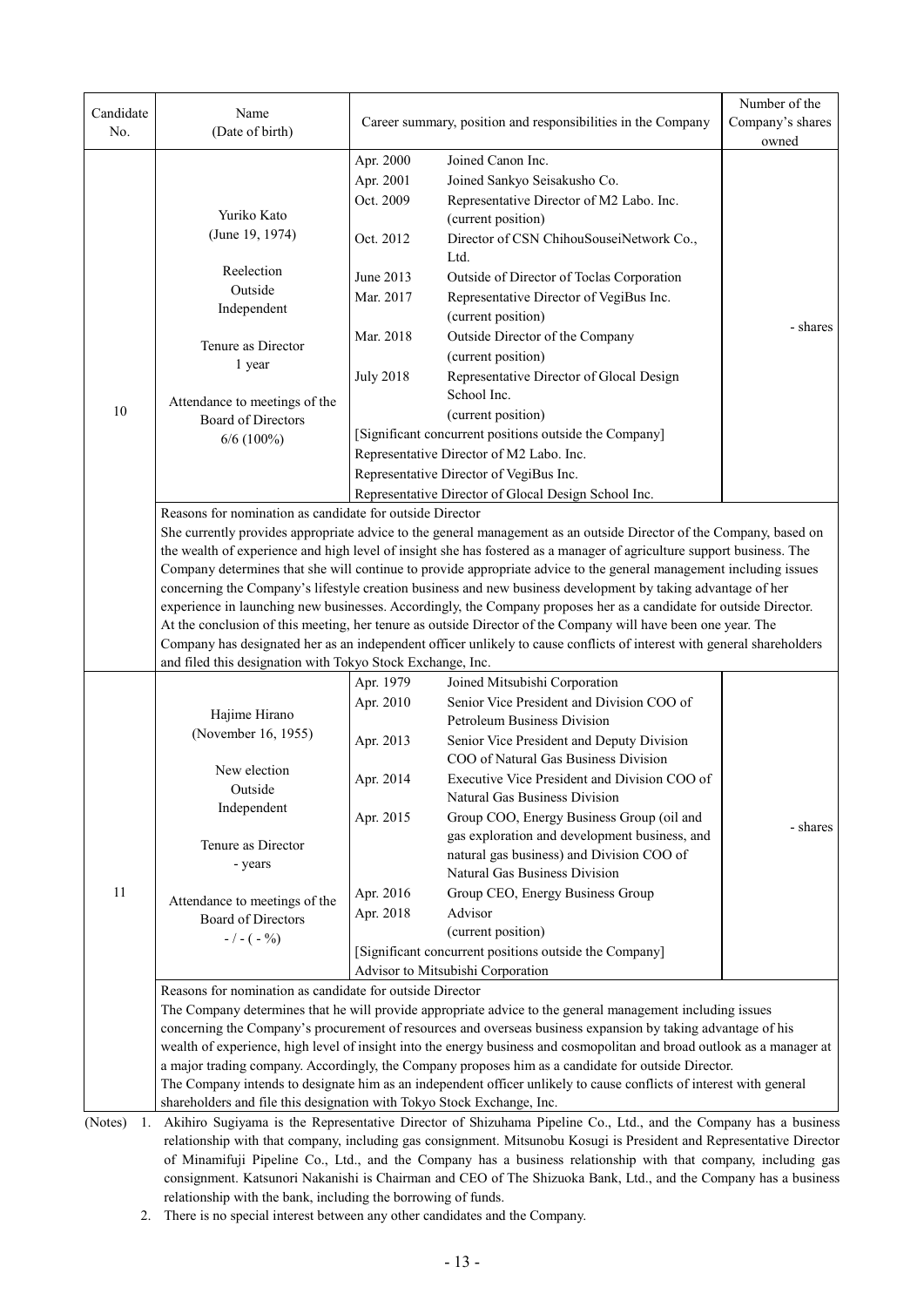#### 3. Limited liability agreements with outside Directors

The Company has concluded an agreement with Juichi Nozue, Katsunori Nakanishi and Yuriko Kato to limit their liability for damages set forth in Article 423, paragraph 1 of the Companies Act. The maximum amount of liability for damages under the agreement shall be an amount set forth in laws and regulations. Upon approval of their reelection as outside Directors, the Company will continue the agreement with them to limit their liability for damages. If the election of Hajime Hirano is approved, the Company plans to conclude the aforementioned limited liability agreement with him.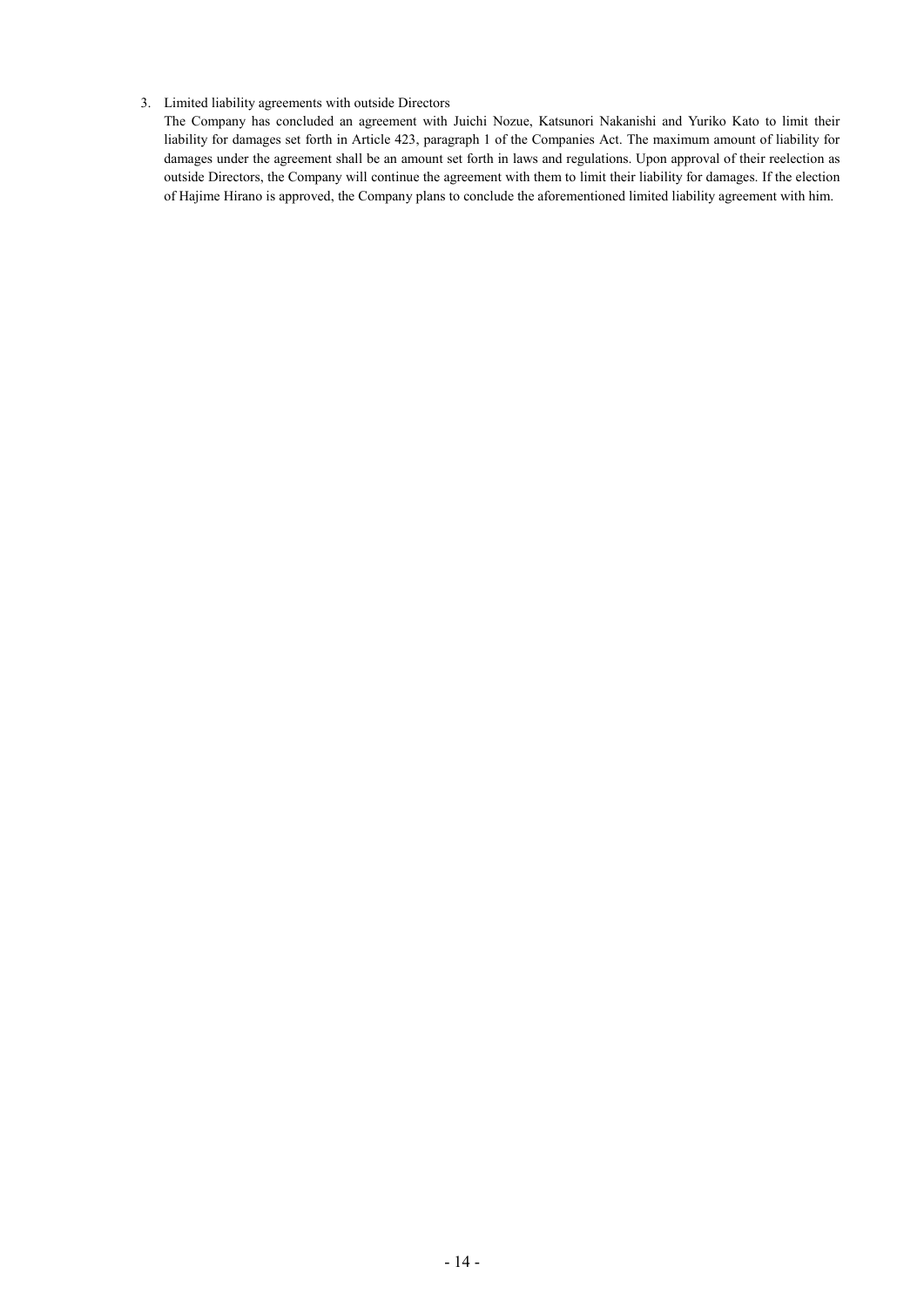## **Proposal No. 3** Election of Two Auditors

At the conclusion of this meeting, the term of office of Auditor Koichi Maruno will expire. In this regard, the Company proposes to increase the number of Auditors by one to strengthen and enhance the audit system, and it proposes the election of two Auditors. In addition, the consent of the Board of Auditors has been obtained for this proposal.

The candidate for Auditor is as follows:

| Candidate<br>No. | Name<br>(Date of birth)                                                 |           | Career summary, position and responsibilities in the Company                                                                                                                                                                                  | Number of the<br>Company's shares<br>owned |
|------------------|-------------------------------------------------------------------------|-----------|-----------------------------------------------------------------------------------------------------------------------------------------------------------------------------------------------------------------------------------------------|--------------------------------------------|
|                  |                                                                         | Apr. 1980 | Joined The Dai-ichi Mutual Life Insurance<br>Company                                                                                                                                                                                          |                                            |
|                  |                                                                         | Apr. 2008 | Executive Officer, Chief General Manager of<br>Underwriting Dept. and General Manager of<br>Policy Service Dept.                                                                                                                              |                                            |
|                  |                                                                         | Apr. 2009 | Executive Officer and General Manager of<br>Office System Planning Dept.                                                                                                                                                                      |                                            |
|                  | Koichi Maruno<br>(July 29, 1956)                                        | June 2012 | Representative Director and Executive Vice<br>President of Corporate-pension Business<br>Service Co., Ltd.                                                                                                                                    |                                            |
|                  | Reelection<br>Outside                                                   | Apr. 2014 | Managing Executive Officer of The Dai-ichi<br>Life Insurance Company, Limited                                                                                                                                                                 |                                            |
|                  | Independent                                                             | Mar. 2015 | Outside Auditor of the Company<br>(current position)                                                                                                                                                                                          |                                            |
|                  | Tenure as Auditor<br>4 years                                            | Apr. 2016 | Senior Managing Executive Officer of The Dai-<br>ichi Life Insurance Company, Limited                                                                                                                                                         | - shares                                   |
|                  | Attendance to meetings of the                                           | Oct. 2016 | Director and Senior Managing Executive<br>Officer                                                                                                                                                                                             |                                            |
| $\mathbf{1}$     | <b>Board of Directors</b><br>6/7(86%)                                   |           | Senior Managing Executive Officer of Dai-ichi<br>Life Holdings, Inc.                                                                                                                                                                          |                                            |
|                  | Attendance to meetings of the                                           | Apr. 2017 | President of Dai-ichi Life Research Institute<br>Inc.                                                                                                                                                                                         |                                            |
|                  | <b>Board of Auditors</b><br>9/10 (90%)                                  |           | (current position)                                                                                                                                                                                                                            |                                            |
|                  |                                                                         | June 2018 | Outside director (Members of the Audit and<br>Supervisory Committee) of Tsugami                                                                                                                                                               |                                            |
|                  |                                                                         |           | Corporation                                                                                                                                                                                                                                   |                                            |
|                  |                                                                         |           | (current position)                                                                                                                                                                                                                            |                                            |
|                  |                                                                         |           | [Significant concurrent positions outside the Company]<br>President of Dai-ichi Life Research Institute Inc.                                                                                                                                  |                                            |
|                  |                                                                         |           | Outside Director (Member of Audit and Supervisory                                                                                                                                                                                             |                                            |
|                  |                                                                         |           | Committee) of Tsugami Corporation                                                                                                                                                                                                             |                                            |
|                  | Reasons for nomination as candidate for outside Auditor                 |           |                                                                                                                                                                                                                                               |                                            |
|                  |                                                                         |           | He currently provides appropriate advice to the general management as an outside Auditor of the Company, based on                                                                                                                             |                                            |
|                  |                                                                         |           | the wealth of experience and high level of insight he has fostered as a manager of a life insurance company, as well as                                                                                                                       |                                            |
|                  |                                                                         |           | his expertise in finance and accounting. The Company determines that he will continue to provide appropriate advice to<br>the general management. Accordingly, the Company proposes him as a candidate for outside Auditor. At the conclusion |                                            |
|                  |                                                                         |           | of this meeting, his tenure as outside Auditor of the Company will have been four years.                                                                                                                                                      |                                            |
|                  |                                                                         |           | The Company has designated him as an independent officer unlikely to cause conflicts of interest with general                                                                                                                                 |                                            |
|                  | shareholders and filed this designation with Tokyo Stock Exchange, Inc. |           |                                                                                                                                                                                                                                               |                                            |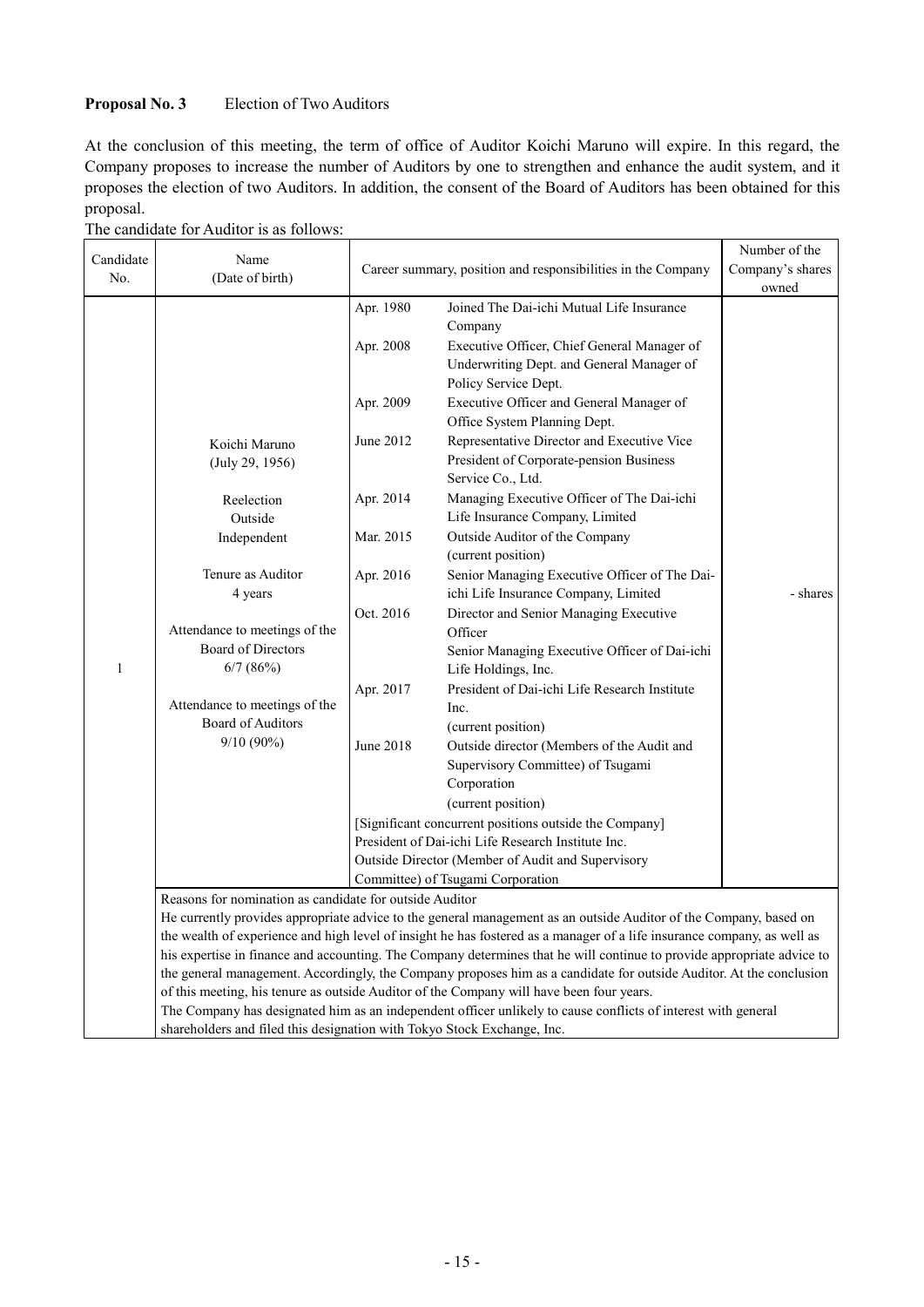| Candidate<br>No. | Name<br>(Date of birth)                                                                                                                                                                                                                                                                                                                                                                                                                                                                                                                                                                      | Career summary, position and responsibilities in the Company                                                                                                                                                                                                                                                                                                                      | Number of the<br>Company's shares<br>owned |
|------------------|----------------------------------------------------------------------------------------------------------------------------------------------------------------------------------------------------------------------------------------------------------------------------------------------------------------------------------------------------------------------------------------------------------------------------------------------------------------------------------------------------------------------------------------------------------------------------------------------|-----------------------------------------------------------------------------------------------------------------------------------------------------------------------------------------------------------------------------------------------------------------------------------------------------------------------------------------------------------------------------------|--------------------------------------------|
| $\overline{2}$   | Yoshiaki Yatsu<br>(March 13, 1964)<br>New election<br>Outside<br>Tenure as Auditor<br>- years<br>Attendance to meetings of the<br><b>Board of Directors</b><br>$-/- (-9/0)$<br>Attendance to meetings of the<br><b>Board of Auditors</b><br>$-/- (-\%)$                                                                                                                                                                                                                                                                                                                                      | Joined Tohmatsu & Co. (currently Deloitte<br>Oct. 1990<br>Touche Tohmatsu LLC)<br>Partner of Deloitte Touche Tohmatsu<br>June 2005<br>Oct. 2018<br>Retired from Deloitte Touche Tohmatsu LLC<br>Nov. 2018<br>Yatsu Certified Public Accountant Office<br>(current position)<br>[Significant concurrent positions outside the Company]<br>Yatsu Certified Public Accountant Office | - shares                                   |
|                  | Reasons for nomination as candidate for outside Auditor<br>He has accumulated a wealth of experience over many years as a certified public accountant, and has expertise in<br>finance and accounting. Accordingly, the Company determines that he has the ability to properly perform the duties<br>required of an auditor. Therefore, the Company proposes him as a candidate for outside Auditor. He has never been<br>directly involved in the management. However, the Company determines he will appropriately fulfill his duties as an<br>outside Auditor based on the above reasons. |                                                                                                                                                                                                                                                                                                                                                                                   |                                            |
| (Notes)<br>1.    |                                                                                                                                                                                                                                                                                                                                                                                                                                                                                                                                                                                              | There is no special interest between each candidate and the Company.                                                                                                                                                                                                                                                                                                              |                                            |

2. Limited liability agreement with outside Auditor

To enable the Company to welcome talented personnel as candidates for outside Auditor, the current Articles of Incorporation prescribes that the Company may conclude agreements with outside Auditors to limit their liability for damages set forth under Article 423, paragraph 1 of the Companies Act to an amount as set forth by laws and regulations. Upon approval of Koichi Maruno's reelection as an outside Director, the Company will continue the agreement with him to limit his liability for damages. If the election of Yoshiaki Yatsu is approved, the Company plans to conclude the aforementioned limited liability agreement with him.